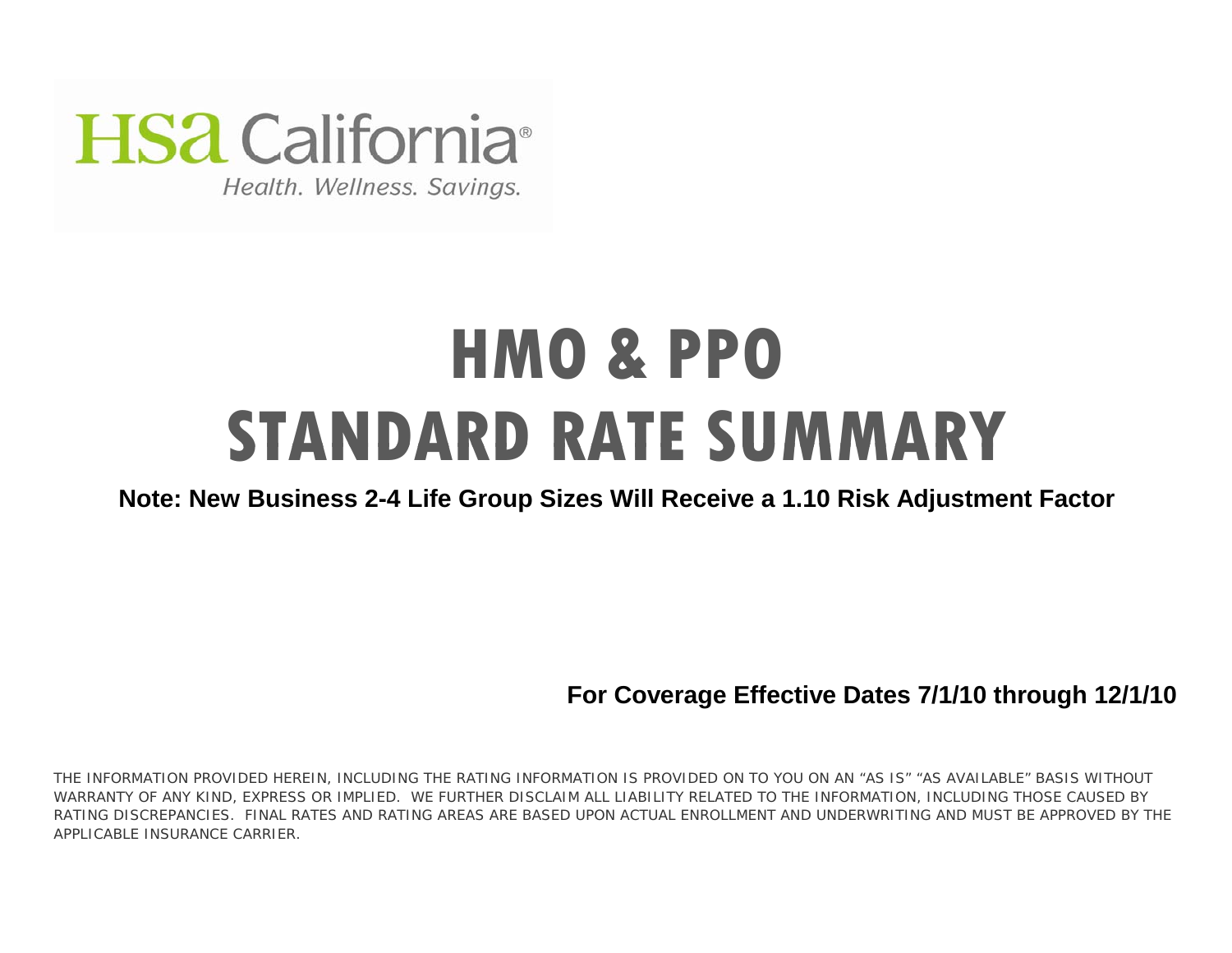|                                     |                  |   |                |   |         |     |                                               |                          |                |              |      |                            |             |                         |                |     |       |                                                  |                  |                       |                                |             |                |     |                  |                |                |           |          |         |                              | <b>HEALTH CARE SERVICE PLAN RATE INDEX FOR CALIFORNIA</b> |                |                 |                |                     |                     |              |                      |         |           |    |              |                             |                        |            |                |   |   |                                        |                |                  |              |  |
|-------------------------------------|------------------|---|----------------|---|---------|-----|-----------------------------------------------|--------------------------|----------------|--------------|------|----------------------------|-------------|-------------------------|----------------|-----|-------|--------------------------------------------------|------------------|-----------------------|--------------------------------|-------------|----------------|-----|------------------|----------------|----------------|-----------|----------|---------|------------------------------|-----------------------------------------------------------|----------------|-----------------|----------------|---------------------|---------------------|--------------|----------------------|---------|-----------|----|--------------|-----------------------------|------------------------|------------|----------------|---|---|----------------------------------------|----------------|------------------|--------------|--|
| <b>IEFFECTIVE</b><br>7/1/10-12/1/10 | <b>AME</b><br>١ਵ | 롵 | <b>AMADOR</b>  | 긂 | ဖာ<br>≃ |     | ⋖<br>$\overline{\overline{\text{cost}}}$<br>õ | ٣<br>핑                   | ုဒ<br>급        |              | GLEN | 5<br><b>IMPERI</b><br>HUMB | <b>OANI</b> | <b>ERN</b>              | KINGS          | AKE | ASSEN | 69<br>쁭<br>ဖာ                                    | ⋖<br><b>ADEI</b> | <b>VIARIN</b>         | <b>OSA</b><br><b>ARIE</b><br>볾 | <b>VERC</b> | NODOC          | ONO | ∣ ee<br>Bi<br>Ιğ | ⋚              | ÁQA<br>ΝE<br>Σ | <b>BA</b> | CER<br>립 |         | ะ<br>$\overline{\mathsf{R}}$ | 핆<br>Š                                                    | Ř<br>SAN<br>౹ౚ | ∣వ              | <b>SAN</b>     | MING<br>$\tilde{z}$ | <b>OBISPO</b><br>डू | 3Ā           | RBAR.<br>٩<br>œ<br>Ā | ≃<br>डू | <b>IA</b> | ١Ŧ | <b>SIERF</b> | 5<br><b>SOLAN</b><br>SISKIY | <b>SONOMA</b>          | Ľ<br>TANIS | ā              | 固 | 횬 | 'Ē                                     | 뿦<br>≍<br>Ĕ    | S<br><b>VENT</b> | <b>VBILA</b> |  |
| <b>KAISER PERMANENTE HMO</b>        |                  |   | $\overline{2}$ |   |         |     | $\sim$<br>$\overline{2}$                      |                          | $\overline{2}$ | $\mathbf{3}$ |      | $5\overline{5}$            |             | ÷                       | 3              |     |       | 5 <sup>5</sup><br>$\qquad \qquad -\qquad \qquad$ | $\overline{3}$   | $\overline{2}$<br>l 3 |                                |             |                |     |                  | $\overline{2}$ |                | 6 2       |          |         | 4 2                          |                                                           |                | $4 \mid 5 \mid$ |                | 5 1                 |                     | $\mathbf{1}$ |                      |         |           |    |              |                             | $2 \mid 2 \mid 3 \mid$ |            | $\overline{2}$ |   |   | $3^{\circ}$<br>$- -$<br>$\overline{ }$ |                | $\overline{7}$   | 2 2          |  |
| <b>Western Health HMO</b>           |                  |   |                |   |         |     |                                               | $\overline{\phantom{a}}$ |                |              |      |                            |             |                         |                |     |       |                                                  |                  |                       |                                |             |                |     |                  |                |                |           |          |         |                              |                                                           |                |                 |                |                     |                     |              |                      |         |           |    |              |                             |                        |            |                |   |   |                                        |                |                  |              |  |
| <b>HEALTH NET PPO</b>               | 9                |   | $\overline{1}$ |   |         | 1 1 | $\mathbf{3}$                                  |                          | <b>1</b> ——    |              |      |                            |             | $\vert 1 \vert 4 \vert$ | 3 <sup>1</sup> |     | -1    | $5^{\circ}$<br>$ -----$<br>8                     | $\mathbf{3}$     | $\overline{2}$        |                                | $2112$      | $\overline{1}$ |     |                  | 1              | 2 <sup>1</sup> |           |          | 6 3 1 5 |                              | $\mathbf{3}$                                              | $ 2 $ ----     |                 | 7 <sup>1</sup> |                     | $263$               |              | $\overline{4}$       |         | 9 2 1 1   |    |              | $\overline{1}$              | 2 2 1                  |            | $\overline{1}$ |   | 1 | 1                                      | 1 <sup>1</sup> | 4 2 1            |              |  |

## **Kaiser Permanente**

**Area 1** includes the following Contra Costa zip codes: 94801- 94808, 94820, 94850

**Area 1** includes all San Francisco zip codes except: 94106, 94153-94154, 94171

**Area 1** includes all Alameda zip codes except: 95482

**Area 2** includes the following Amador zip codes: 95640, 95669

**Area 2** includes the followong zip codes for El Dorado: 95613, 95614, 95619, 95623, 95633, 95634, 95635, 95651, 95664, 95667, 95672, 95682, 95762

**Area 2** includes those Contra Costa zip codes not listed in Area 1

**Area 2** includes all zip codes for Placer except: 95631, 95701, 95713-15, 95717, 96140-41, 96143, 96145-46, 96148

**Area 2** includes all zip codes for Sonoma except: 94926, 95412, 95480, 95497

**Area 2** includes all zip codes for Yolo except: 95606, 95627, 95637, 95653, 95679, 95937

**Area 2** includes the following Yuba zip codes: 95692, 95903 95961

**Area 2** includes all zip codes for Marin except: 94998

**Area 2** includes all zip codes for Sacramento except: 94245 94278, 94299, 95887

**Area 3** includes the following Kings zip codes: 93230, 93232

93605, 93608, 93621-22, 93628, 93633-34, 93640-42, 93664 93740**Area 3** includes all zip codes for Fresno except: 93210, 93234, **Area 3** includes the following Mariposa zip code: 93623 **Kaiser Permanente (Cont'd)**

**Area 3** includes all zip codes for Madera except: 93610

93673

**Area 4** includes the following Imperial zip code: 92275

92242, 92267, 92280, 92301, 92304, 92309-12, 92323, 92327, 92332, 92338, 92342, 92347, 92356, 92363-66, 92368, 92398<br>93558, 93562, 93592 **Area 4** includes all zip codes for San Bernardino except:

**Area 4** includes all Riverside zip codes except: 92225, 92226, 92239, 92292, 92536, 92539, 92549, 92561

91934, 91948, 92003-04, 92028, 92036, 92059-61, 92066, 92070, 92086, 92088, 92194 **Area 8** includes the Los Angeles zip codes beginning with 900- **Area 5** includes all San Diego zip codes except: 91905-06,

**Area 5** includes Los Angeles zip codes that start with 900- 908, 910-912, 915, 917-918 except: 90099, 90311, 90671 90704, 90899, 91526, 91714, 91797, 91804, 91896, 91899

**Area 6** includes all Orange zip codes except: 92725, 92862, 92864

**Area 7** includes all of Ventura zip codes except: 93023, 93024

**Area 7** includes all zip codes for Kern except: 93249, 93255, 93283, 93516, 93523-24, 93527-28, 93554-56, 93596

**Area 7** includes the following Tulare zip code: 93261

**Area 7** includes the Los Angeles zip codes beginning with

# **Western Health Advantage**

**Area 2** includes the following El Dorado zip codes: 95672, 95682 75762

## **Health Net (California)**

**Area 3** includes the following Tulare zip codes: 93618, 93666 **Area 1 i**ncludes all zip codes for El Dorado except: 95667, 95672 95682, 95762

> **Area 1** includes the following zip codes for San Bernardino 92323, 92328, 92338, 92366

> 95672,95682 and 95762 **Area 2** includes the following El Dorado zip codes: 95667,

906-908, 910-912, 915, 917, 918 and 935 **Area 5** includes the Los Angeles zip codes beginning with

**Area 5** includes San Bernardino zip codes except: 92323, 92328 92338, 92364, 92366

905, 913-914, 916 except 91358-91362 which Health Net consders Ventura

**\* Out of State Rating Region Key can be found in back**

THE INFORMATION PROVIDED HEREIN, INCLUDING THE RATING INFORMATION IS PROVIDED ON TO YOU ON AN "AS IS" "AS AVAILABLE" BASIS WITHOUT WARRANTY OF ANY KIND, EXPRESS OR IMPLIED. WE FURTHER DISCLAIM ALL LIABILITY RELATED TO THE INFORMATION, INCLUDING THOSE CAUSED BY RATING DISCREPANCIES. FINAL RATES AND RATING AREAS ARE BASED UPON ACTUAL ENROLLMENT AND UNDERWRITING AND MUST BE APPROVED BY THE APPLICABLE INSURANCE CARRIER.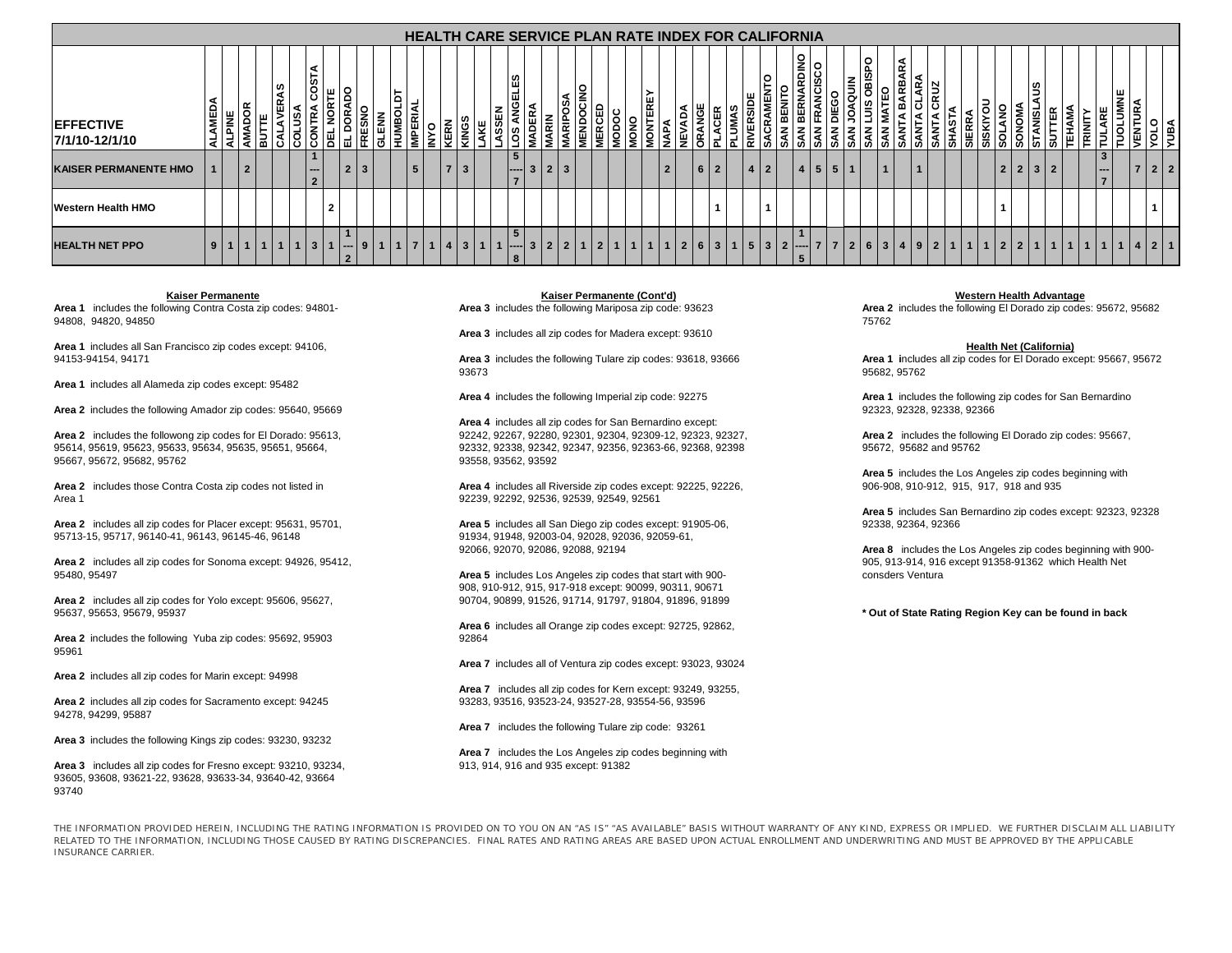| USE EMPLOYEE RESIDENT ZIP CODE FOR RATING |        |                                     |        |                      |        |               |        |        |        |                         |                              |        |       |                                 |        |             |                                |         |        |        |        |             |        |        | VALID 7/1/10-12/1/10 EFFECTIVE DATES ONLY |          |                          |          |
|-------------------------------------------|--------|-------------------------------------|--------|----------------------|--------|---------------|--------|--------|--------|-------------------------|------------------------------|--------|-------|---------------------------------|--------|-------------|--------------------------------|---------|--------|--------|--------|-------------|--------|--------|-------------------------------------------|----------|--------------------------|----------|
|                                           |        |                                     |        | <b>EMPLOYEE ONLY</b> |        |               |        |        |        |                         | <b>EMPLOYEE &amp; SPOUSE</b> |        |       |                                 |        |             | <b>EMPLOYEE AND CHILD(REN)</b> |         |        |        |        |             |        |        | <b>EMPLOYEE &amp; FAMILY</b>              |          |                          |          |
| <b>AREA1</b>                              |        | 18-29 30-39 40-49 50-54 55-59 60-64 |        |                      |        |               | 65+    | 18-29  |        | 30-39 40-49 50-54       |                              | 55-59  | 60-64 | 65+                             | 18-29  | 30-39 40-49 |                                | $50-54$ | 55-59  | 60-64  | 65+    | 18-29 30-39 |        | 40-49  | 50-54 55-59                               |          | $60 - 64$                | 65+      |
| <b>KP HMO 2200</b>                        | 147.43 | 174 16                              | 235.52 |                      |        | 500.47        | 607.04 | 403.77 | 465.48 | 480.66                  | 653.05                       | 812.08 |       | 1.001.61 1.384.12               | 333.74 | 351.56      | 368.38                         | 430.77  | 506.30 | 618.64 | 720.42 | 486.52      | 544.93 | 610.68 | 722.95                                    |          | 890.18 1.108.27          | 1.451.98 |
| <b>KP HMO 2600</b>                        | 143.39 | 169.38                              | 229.06 |                      | 379.82 | 486.74        | 590.38 | 392.69 | 452.70 | 467.47                  | 635.13                       | 789.80 |       | 974.13 1.346.14                 | 324.58 |             | 341.92 358.27                  | 418.95  | 492.41 | 601.66 | 700.66 | 473.17      | 529.98 | 593.92 | 703.1                                     |          | 865.75 1.077.86          | 1.412.14 |
|                                           |        |                                     |        |                      |        |               |        |        |        |                         |                              |        |       |                                 |        |             |                                |         |        |        |        |             |        |        |                                           |          |                          |          |
|                                           |        |                                     |        | <b>EMPLOYEE ONLY</b> |        |               |        |        |        |                         | <b>EMPLOYEE &amp; SPOUSE</b> |        |       |                                 |        |             | <b>EMPLOYEE AND CHILD(REN)</b> |         |        |        |        |             |        |        | <b>EMPLOYEE &amp; FAMILY</b>              |          |                          |          |
| <b>AREA1</b>                              |        | 18-29 30-39 40-49 50-54 55-59 60-64 |        |                      |        |               | 65+    | 18-29  |        | 30-39 40-49 50-54 55-59 |                              |        | 60-64 | 65+                             | 18-29  | 30-39 40-49 |                                | 50-54   | 55-59  | 60-64  | 65+    | 18-29 30-39 |        | 40-49  | 50-54 55-59                               |          | 60-64                    | $65 +$   |
| WHA HMO 1800                              | 202.07 | 242.04                              | 343.39 |                      | 565.1  | 706.43        | 847.71 | 539.51 | 620.57 | 674.24                  | 863.21                       |        |       | .078.99  1.349.07  1.727.02     | 435.77 | 457.83      | 479.89                         | 566.95  | 653.96 | 806.57 | 937.74 | 711.77      | 818.51 | 889.44 | 1.031.90                                  | 1.209.57 | 1.458.77                 | 1.849.82 |
| <b>WHA HMO 2800B</b>                      | 167.63 | 200.75                              | 284.81 | 368.37               | 468.74 | 585.94 703.11 |        | 447.47 | 514.73 |                         | 559.23 715.96                |        |       | 894.98 1,118.96 1,432.44 361.46 |        | 379.75      | 398.05                         | 470.24  | 542.42 | 669.01 | 777.80 | 590.38      | 678.90 | 737.72 |                                           |          | 855.93 1.003.26 1.209.95 | 1.534.32 |

|                     | <b>EMPLOYEE &amp; SPOUSE</b><br><b>EMPLOYEE ONLY</b><br>18-29 30-39 40-49 50-54 55-59 60-64 65+ 18-29 30-39 40-49 50-54 55-59 60-64 65+ 18-29 30-39 40-49 50-54 55-59 60-64 65+ 18-29 30-39 40-49 50-54 55-59 60-64 65+<br>526.81 638.99 425.02 489.97 505.96 687.42 854.82 1,054.33 1,456.97 351.30 370.07 387.77 453.44 532.95 651.20 758.34 512.12 573.61<br>411.09<br>155.19 183.33 247.92 331.11<br>150.93 178.30 241.11 322.02 399.81 512.36 621.46 413.36 476.53 492.08 668.56 831.36 1,025.40 1,416.99 341.66 359.91 377.13 441.00 518.32 633.33 737.53 498.07 557.87 625.18 740.12 911.32 1,134.59 1,486.47 |               |  |                      |  |                                         |  |  |  |                              |  | <b>EMPLOYEE AND CHILD(REN)</b> |  |                                |  | <b>EMPLOYEE &amp; FAMILY</b> |  |                                                                                                                                                                                                   |  |  |
|---------------------|----------------------------------------------------------------------------------------------------------------------------------------------------------------------------------------------------------------------------------------------------------------------------------------------------------------------------------------------------------------------------------------------------------------------------------------------------------------------------------------------------------------------------------------------------------------------------------------------------------------------|---------------|--|----------------------|--|-----------------------------------------|--|--|--|------------------------------|--|--------------------------------|--|--------------------------------|--|------------------------------|--|---------------------------------------------------------------------------------------------------------------------------------------------------------------------------------------------------|--|--|
| <b>AREA 2</b>       |                                                                                                                                                                                                                                                                                                                                                                                                                                                                                                                                                                                                                      |               |  |                      |  |                                         |  |  |  |                              |  |                                |  |                                |  |                              |  |                                                                                                                                                                                                   |  |  |
| <b>KP HMO 2200</b>  |                                                                                                                                                                                                                                                                                                                                                                                                                                                                                                                                                                                                                      |               |  |                      |  |                                         |  |  |  |                              |  |                                |  |                                |  |                              |  | 642.82 761.00 937.03 1.166.60 1.528.40                                                                                                                                                            |  |  |
| <b>KP HMO 2600</b>  |                                                                                                                                                                                                                                                                                                                                                                                                                                                                                                                                                                                                                      |               |  |                      |  |                                         |  |  |  |                              |  |                                |  |                                |  |                              |  |                                                                                                                                                                                                   |  |  |
|                     |                                                                                                                                                                                                                                                                                                                                                                                                                                                                                                                                                                                                                      |               |  |                      |  |                                         |  |  |  |                              |  |                                |  |                                |  |                              |  |                                                                                                                                                                                                   |  |  |
|                     |                                                                                                                                                                                                                                                                                                                                                                                                                                                                                                                                                                                                                      |               |  | <b>EMPLOYEE ONLY</b> |  |                                         |  |  |  | <b>EMPLOYEE &amp; SPOUSE</b> |  |                                |  | <b>EMPLOYEE AND CHILD(REN)</b> |  |                              |  | <b>EMPLOYEE &amp; FAMILY</b>                                                                                                                                                                      |  |  |
| AREA 2              |                                                                                                                                                                                                                                                                                                                                                                                                                                                                                                                                                                                                                      |               |  |                      |  | 18-29 30-39 40-49 50-54 55-59 60-64 65+ |  |  |  |                              |  |                                |  |                                |  |                              |  | 18-29 30-39 40-49 50-54 55-59 60-64 65+ 18-29 30-39 40-49 50-54 55-59 60-64 65+ 18-29 30-39 40-49 50-54 55-59 60-64 65+                                                                           |  |  |
| <b>WHA HMO 1800</b> |                                                                                                                                                                                                                                                                                                                                                                                                                                                                                                                                                                                                                      | 250.57 300.11 |  | 425.81 550.71        |  |                                         |  |  |  |                              |  |                                |  |                                |  |                              |  | 700.75 875.96 1,051.16 668.99 769.51 836.05 1,070.38 1,337.96 1,672.83 2,141.50 540.35 567.72 595.07 703.01 810.92 1,000.14 1,162.79 882.61 1,014.95 1,102.91 1,279.57 1,499.88 1,808.86 2,293.80 |  |  |

|                    |        |        | <b>EMPLOYEE ONLY</b> |                      |                                         |        |               |        | <b>EMPLOYEE &amp; SPOUSE</b> |                                                                    |  |  | <b>EMPLOYEE AND CHILD(REN)</b> |  |                      |                                                                                                                         | <b>EMPLOYEE &amp; FAMILY</b> |                 |          |
|--------------------|--------|--------|----------------------|----------------------|-----------------------------------------|--------|---------------|--------|------------------------------|--------------------------------------------------------------------|--|--|--------------------------------|--|----------------------|-------------------------------------------------------------------------------------------------------------------------|------------------------------|-----------------|----------|
| AREA 3             |        |        |                      |                      | 18-29 30-39 40-49 50-54 55-59 60-64 65+ |        |               |        |                              |                                                                    |  |  |                                |  |                      | 18-29 30-39 40-49 50-54 55-59 60-64 65+ 18-29 30-39 40-49 50-54 55-59 60-64 65+ 18-29 30-39 40-49 50-54 55-59 60-64 65+ |                              |                 |          |
| <b>KP HMO 2200</b> | 155.19 | 183.33 |                      | 247.92 331.11 411.09 | 526.81                                  | 638.99 | 425.02 489.97 | 505.96 | 687.42                       | 854.82 1,054.33 1,456.97 351.30 370.07 387.77 453.44 532.95 651.20 |  |  |                                |  | 758.34 512.12 573.61 | 642.82                                                                                                                  | 761.00                       | 937.03 1.166.60 | 1.528.40 |

207.87 248.93 353.17 456.79 581.25 726.56 871.87 554.87 638.26 693.46 887.81 1,109.76 1,387.50 1,776.23 448.22 470.87 493.57 583.09 672.60 829.58 964.47 732.06 841.83 914.79 1,061.33 1,244.05 1,500.35 1,902.54

**WHA HMO 2800B**

**KP HMO 2200**

| <b>KP HMO 2600</b> | 150.93 | 178.30 | 241.11 | 322.02 | 399.81 | 512.36 | 621.46 | 413.36 | 476.53 | 492.08 | 668.56 | 831.36 1,025.40 1,416.99 341.66 |  | 359.91 | 377.13 | 441.00 | 518.32 | 633.33 | 737.53 498.07 | 557.87 | 625.18 | 740.12 | 911.32 | 1.134.59 | 1,486.47 |
|--------------------|--------|--------|--------|--------|--------|--------|--------|--------|--------|--------|--------|---------------------------------|--|--------|--------|--------|--------|--------|---------------|--------|--------|--------|--------|----------|----------|

|                    |        |        |        | <b>EMPLOYEE ONLY</b> |  |  |  | <b>EMPLOYEE &amp; SPOUSE</b> |  |  |  | <b>EMPLOYEE AND CHILD(REN)</b> |  |  |  | <b>EMPLOYEE &amp; FAMILY</b>                                                                                                                          |       |                                                                                                                                                                                                    |
|--------------------|--------|--------|--------|----------------------|--|--|--|------------------------------|--|--|--|--------------------------------|--|--|--|-------------------------------------------------------------------------------------------------------------------------------------------------------|-------|----------------------------------------------------------------------------------------------------------------------------------------------------------------------------------------------------|
| AREA 4             |        |        |        |                      |  |  |  |                              |  |  |  |                                |  |  |  | 18-29 30-39 40-49 50-54 55-59 60-64 65+ 18-29 30-39 40-49 50-54 55-59 60-64 65+ 18-29 30-39 40-49 50-54 55-59 60-64 65+ 18-29 30-39 40-49 50-54 55-59 | 60-64 |                                                                                                                                                                                                    |
| <b>KP HMO 2200</b> | 144.57 |        |        |                      |  |  |  |                              |  |  |  |                                |  |  |  |                                                                                                                                                       |       | 170.78 230.94 308.44 382.94 490.74 595.24 395.92 456.43 471.32 640.36 796.29 982.14 1,357.22 327.25 344.73 361.22 422.40 496.46 606.61 706.42 477.06 534.34 598.81 708.90 872.87 1,086.73 1,423.76 |
| <b>KP HMO 2600</b> |        | 166.09 | 224.61 | 299.97               |  |  |  |                              |  |  |  |                                |  |  |  | 372.43 477.28 578.91 385.06 443.90 458.38 622.79 774.44 955.19 1,319.98 318.27 335.27 351.31 410.81 482.84 589.97 687.04 463.97 519.68 582.38 689.44  |       | 848.92 1,056.91 1,384.69                                                                                                                                                                           |

|                    |        |        | <b>EMPLOYEE ONLY</b> |  |                                                  |  | <b>EMPLOYEE &amp; SPOUSE</b> |  |  |  | <b>EMPLOYEE AND CHILD(REN)</b> |  |  |                                                                                                                                                                                  | <b>EMPLOYEE &amp; FAMILY</b> |                                                                                                                                                                 |                        |  |
|--------------------|--------|--------|----------------------|--|--------------------------------------------------|--|------------------------------|--|--|--|--------------------------------|--|--|----------------------------------------------------------------------------------------------------------------------------------------------------------------------------------|------------------------------|-----------------------------------------------------------------------------------------------------------------------------------------------------------------|------------------------|--|
| AREA 5             |        |        |                      |  |                                                  |  |                              |  |  |  |                                |  |  |                                                                                                                                                                                  |                              | 18-29 30-39 40-49 50-54 55-59 60-64 65+ 18-29 30-39 40-49 50-54 55-59 60-64 65+ 18-29 30-39 40-49 50-54 55-59 60-64 65+ 18-29 30-39 40-49 50-54 55-59 60-64 65+ |                        |  |
| <b>KP HMO 2200</b> |        |        |                      |  |                                                  |  |                              |  |  |  |                                |  |  | 130.80 154.51 208.95 279.06 346.47 444.01 538.55 358.22 412.96 426.43 579.37 720.46 888.61 1,227.96 296.08 311.90 326.82 382.17 449.18 548.84 639.14 431.63 483.45 541.78 641.38 |                              | 789.74 983.23 1.288.16                                                                                                                                          |                        |  |
| <b>KP HMO 2600</b> | 127 21 | 150.27 | 203.22 271.40        |  | 336.96 431.82 523.77 348.39 401.63 414.73 563.47 |  |                              |  |  |  |                                |  |  | 700.69 864.22 1.194.27  287.96 303.34 317.85 371.68 436.85 533.78 621.60  419.78 470.18 526.91                                                                                   | 623.78                       |                                                                                                                                                                 | 768.07 956.25 1.252.82 |  |

|                    |        |        |        | <b>EMPLOYEE ONLY</b> |        |        |                             |        |        | <b>EMPLOYEE &amp; SPOUSE</b> |        |                                                                                 |  |  | <b>EMPLOYEE AND CHILD(REN)</b> |                                    |               |                      |        | <b>EMPLOYEE &amp; FAMILY</b> |                                                                               |                 |          |
|--------------------|--------|--------|--------|----------------------|--------|--------|-----------------------------|--------|--------|------------------------------|--------|---------------------------------------------------------------------------------|--|--|--------------------------------|------------------------------------|---------------|----------------------|--------|------------------------------|-------------------------------------------------------------------------------|-----------------|----------|
| AREA 6             |        |        |        |                      |        |        |                             |        |        |                              |        | 18-29 30-39 40-49 50-54 55-59 60-64 65+ 18-29 30-39 40-49 50-54 55-59 60-64 65+ |  |  |                                |                                    |               |                      |        |                              | 18-29 30-39 40-49 50-54 55-59 60-64 65+ 18-29 30-39 40-49 50-54 55-59 60-64 4 |                 |          |
| <b>KP HMO 2200</b> | 123.91 | 146.38 |        | 197.95 264.37        | 328.23 | 420.64 | 510.21 339.36 391.22 403.99 |        |        | 548.88                       |        | 682.54 841.84 1,163.33 280.50                                                   |  |  |                                | 295.48 309.62 362.05 425.54 519.95 | 605.50 408.91 | 458.00               | 513.26 | 607.63                       | 748.18                                                                        | 931.48 1.220.37 |          |
| <b>KP HMO 2600</b> | 120.51 |        | 192.52 |                      |        | 409.10 | 496.21 330.05               | 380.49 | 392.90 | 533.82                       | 663.81 | 818.74 1.131.41 272.80                                                          |  |  | 287.37 301.12 352.12 413.86    | 505.69                             |               | 588.89 397.69 445.44 | 499.18 | 590.95                       | 727.65                                                                        | 905.93 1        | 1.186.88 |

|                    |        |        |        | <b>EMPLOYEE ONLY</b> |        |  |                                                   |  | <b>EMPLOYEE &amp; SPOUSE</b> |                                                                  |  |  |  | <b>EMPLOYEE AND CHILD(REN)</b> |  |  |                                                                                                                                                       | <b>EMPLOYEE &amp; FAMILY</b> |                                                                                                                              |  |
|--------------------|--------|--------|--------|----------------------|--------|--|---------------------------------------------------|--|------------------------------|------------------------------------------------------------------|--|--|--|--------------------------------|--|--|-------------------------------------------------------------------------------------------------------------------------------------------------------|------------------------------|------------------------------------------------------------------------------------------------------------------------------|--|
| AREA 7             |        |        |        |                      |        |  |                                                   |  |                              |                                                                  |  |  |  |                                |  |  | 18-29 30-39 40-49 50-54 55-59 60-64 65+ 18-29 30-39 40-49 50-54 55-59 60-64 65+ 18-29 30-39 40-49 50-54 55-59 60-64 65+ 18-29 30-39 40-49 50-54 55-59 |                              | 60-64 65+                                                                                                                    |  |
| <b>KP HMO 2200</b> | 137.68 | 162.64 | 219 95 |                      |        |  | 0.689 448.87 566.90 377.07 434.69 448.87 409.86 د |  |                              |                                                                  |  |  |  |                                |  |  |                                                                                                                                                       |                              | 758.37 935.37 1,292.59 311.66 328.31 344.02 402.28 472.82 577.73 672.78 454.34 508.89 570.29 675.14 831.31 1,034.98 1,355.96 |  |
| <b>KP HMO 2600</b> | 133.90 |        | 213.91 | 285.69               | 354.70 |  | 454.55 551.34 366.72 422.77                       |  | 436.56 593.13                | 737.57 909.71 1.257.12 303.11 319.30 334.58 391.24 459.84 561.87 |  |  |  |                                |  |  | 654.32 441.88 494.93 554.65 656.61                                                                                                                    |                              | 808.50 1.006.58 1.318.76                                                                                                     |  |

THE INFORMATION PROVIDED HEREIN, INCLUDING THE RATING INFORMATION IS PROVIDED ON TO YOU ON AN "AS IS" "AS AVAILABLE" BASIS WITHOUT WARRANTY OF ANY KIND, EXPRESS OR IMPLIED. WE FURTHER DISCLAIM ALL LIABILITY RELATED TO THE RATING DISCREPANCIES. FINAL RATES AND RATING AREAS ARE BASED UPON ACTUAL ENROLLMENT AND UNDERWRITING AND MUST BE APPROVED BY THE APPLICABLE INSURANCE CARRIER.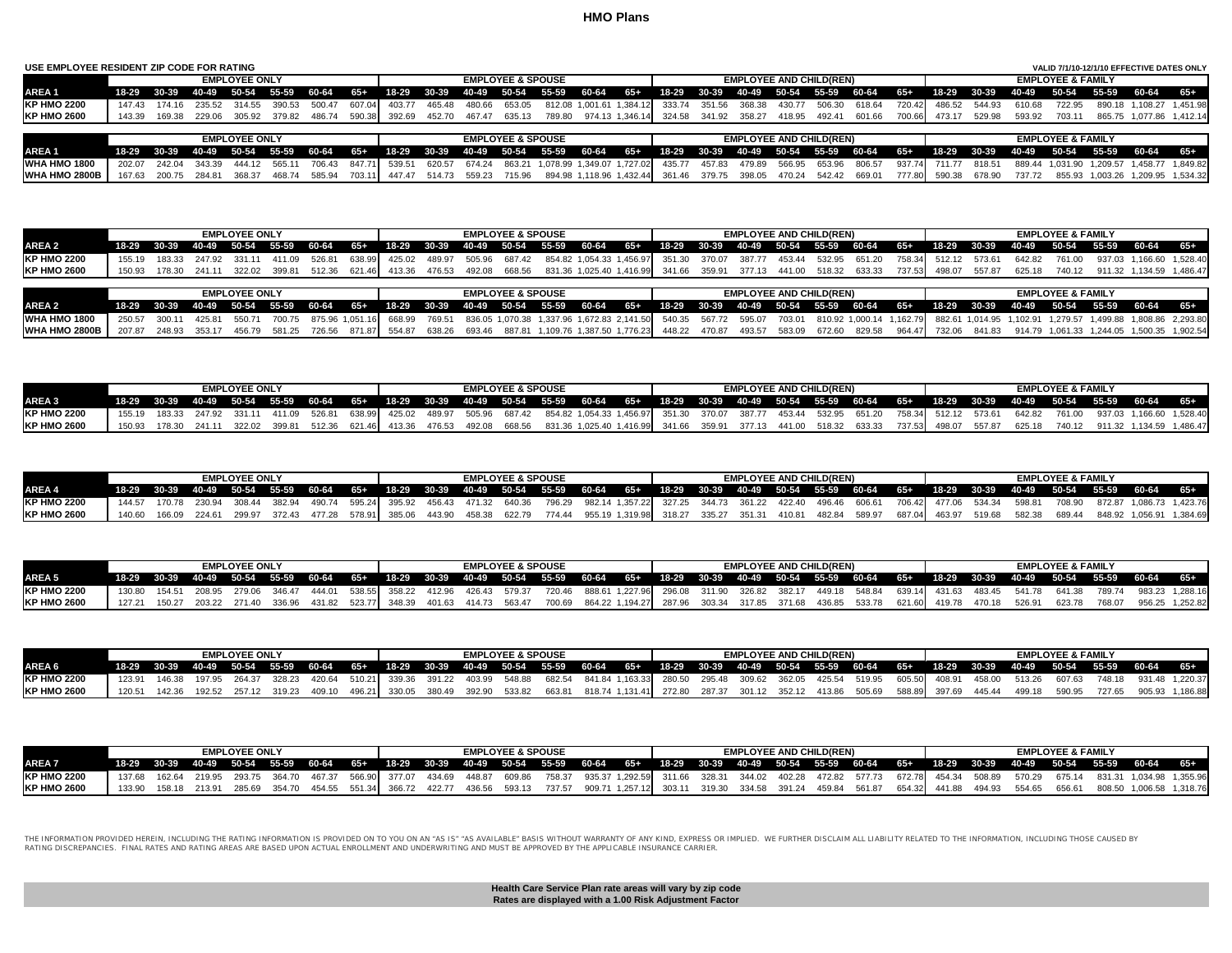# **PPO Plans with Health Net**

| USE EMPLOYEE RESIDENT ZIP CODE FOR RATING |               |                      |        |                                             |  |  |                              |                                                                               |  |  |                                |  |  |                              | VALID 7/1/10-12/1/10 EFFECTIVE DATES ONLY                                                                               |                                                                                                                                                                                                                                 |
|-------------------------------------------|---------------|----------------------|--------|---------------------------------------------|--|--|------------------------------|-------------------------------------------------------------------------------|--|--|--------------------------------|--|--|------------------------------|-------------------------------------------------------------------------------------------------------------------------|---------------------------------------------------------------------------------------------------------------------------------------------------------------------------------------------------------------------------------|
|                                           |               | <b>EMPLOYEE ONLY</b> |        |                                             |  |  | <b>EMPLOYEE &amp; SPOUSE</b> |                                                                               |  |  | <b>EMPLOYEE AND CHILD(REN)</b> |  |  | <b>EMPLOYEE &amp; FAMILY</b> |                                                                                                                         |                                                                                                                                                                                                                                 |
| AREA 1                                    |               |                      |        | 18-29 30-39 40-49 50-54 55-59 60-64 65+     |  |  |                              |                                                                               |  |  |                                |  |  |                              | 18-29 30-39 40-49 50-54 55-59 60-64 65+ 18-29 30-39 40-49 50-54 55-59 60-64 65+ 18-29 30-39 40-49 50-54 55-59 60-64 65+ |                                                                                                                                                                                                                                 |
| <b>IPPO 2500</b>                          |               |                      |        |                                             |  |  |                              |                                                                               |  |  |                                |  |  |                              |                                                                                                                         | 283.82 377.31 555.12 650.90 842.44 1.056.73 1.395.60 585.01 792.54 1.128.75 1.370.45 1.751.33 2.158.52 2.689.59 524.80 665.33 865.68 946.38 1.084.21 1.253.40 1.604.93 805.67 1.071.01 1.370.45 1.449.25 1.838.00 2.163.74 2.69 |
| <b>IPPO 3500</b>                          | 231.83 308.65 |                      |        | 454.83 533.53 690.98 867.16 1.145.72 479.38 |  |  |                              | 649.98 926.37 1,125.02 1,438.09 1,772.85 2,209.35 429.89 545.40 710.09 776.45 |  |  |                                |  |  |                              |                                                                                                                         | 889.76 1.028.77 1.317.74 660.79 878.88 1.125.02 1.189.81 1.509.35 1.777.12 2.213.92                                                                                                                                             |
| <b>IPPO 4500</b>                          | 215.92 287.56 | 423.86 497.30        | 644.08 | 808.32 1,068.09 446.73                      |  |  |                              |                                                                               |  |  |                                |  |  |                              |                                                                                                                         | 605.78 863.51 1,048.76 1,340.75 1,652.86 2,059.93 400.60 508.28 661.85 723.75 829.42 959.02 1,228.50 615.87 819.20 1,048.76 1,109.20 1,407.18 1,656.90 2,064.14                                                                 |

|                  |                      |        | <b>FMPI OYFF ONLY</b> |        |        |               | <b>EMPLOYEE &amp; SPOUSE</b> |  |                                                                                                                                                                 |  |  | <b>EMPLOYEE AND CHILD(REN)</b> |  |  | <b>FMPI OYFF &amp; FAMILY</b> |  |                                                                                                                                                                                                                           |
|------------------|----------------------|--------|-----------------------|--------|--------|---------------|------------------------------|--|-----------------------------------------------------------------------------------------------------------------------------------------------------------------|--|--|--------------------------------|--|--|-------------------------------|--|---------------------------------------------------------------------------------------------------------------------------------------------------------------------------------------------------------------------------|
| AREA 2           |                      |        |                       |        |        |               |                              |  | 18-29 30-39 40-49 50-54 55-59 60-64 65+ 18-29 30-39 40-49 50-54 55-59 60-64 65+ 18-29 30-39 40-49 50-54 55-59 60-64 65+ 18-29 30-39 40-49 50-54 55-59 60-64 65+ |  |  |                                |  |  |                               |  |                                                                                                                                                                                                                           |
| <b>IPPO 2500</b> |                      |        |                       |        |        |               |                              |  |                                                                                                                                                                 |  |  |                                |  |  |                               |  | 222.67 296.26 436.25 511.57 662.33 830.99 1,097.67 459.69 622.99 887.68 1,077.86 1,377.70 1,698.11 2,116.15 412.31 522.92 680.62 744.06 852.65 985.75 1,262.39 633.36 842.15 1,077.86 1,139.89 1,445.89 1,702.26 2,120.46 |
| <b>PPO 3500</b>  | 181.53 241.99 357.10 |        |                       |        |        |               |                              |  |                                                                                                                                                                 |  |  |                                |  |  |                               |  | 419.03 542.90 681.56 900.82 376.36 510.64 728.20 884.50 1,130.95 1,394.38 1,737.98 337.40 428.34 557.94 610.12 699.38 808.80 1,036.22 519.15 690.75 884.50 935.51 1,187.05 1,397.76 1,741.51                              |
| <b>PPO 4500</b>  | 225.42               | 332.70 | 390.49                | 505.94 | 635.30 | 839.75 350.71 |                              |  |                                                                                                                                                                 |  |  |                                |  |  |                               |  | 475.91 678.69 824.50 1,054.30 1,299.98 1,620.37 314.40 399.14 520.04 568.67 651.87 753.93 966.00 483.81 643.88 824.50 872.06 1,106.62 1,303.11 1,623.67                                                                   |

|                  |               |               | <b>FMPI OYFF ONLY</b> |                             |  | <b>EMPLOYEE &amp; SPOUSE</b> |  |                                                                                                                                                                 |  |  | <b>EMPLOYEE AND CHILD(REN)</b> |  |  | <b>FMPI OYFF &amp; FAMILY</b> |  |                                                                                                                                                                                                                       |
|------------------|---------------|---------------|-----------------------|-----------------------------|--|------------------------------|--|-----------------------------------------------------------------------------------------------------------------------------------------------------------------|--|--|--------------------------------|--|--|-------------------------------|--|-----------------------------------------------------------------------------------------------------------------------------------------------------------------------------------------------------------------------|
| AREA 3           |               |               |                       |                             |  |                              |  | 18-29 30-39 40-49 50-54 55-59 60-64 65+ 18-29 30-39 40-49 50-54 55-59 60-64 65+ 18-29 30-39 40-49 50-54 55-59 60-64 65+ 18-29 30-39 40-49 50-54 55-59 60-64 65+ |  |  |                                |  |  |                               |  |                                                                                                                                                                                                                       |
| <b>PPO 2500</b>  |               |               |                       |                             |  |                              |  |                                                                                                                                                                 |  |  |                                |  |  |                               |  | 205.04 272.83 401.87 471.34 610.33 765.85 1,011.70 423.54 574.07 818.06 993.42 1,269.82 1,565.25 1,950.65 379.87 481.80 627.21 685.72 785.81 908.49 1,163.55 583.61 776.14 993.42 1,050.62 1,332.72 1,569.08 1,954.59 |
| <b>IPPO 3500</b> | 167 03 222 76 | 328 84 385 98 |                       |                             |  |                              |  |                                                                                                                                                                 |  |  |                                |  |  |                               |  | 500.17 628.02 830.14 346.66 470.37 670.96 815.11 1,042.30 1,285.12 1,601.92 310.75 394.54 514.08 562.18 644.40 745.29 954.97 478.27 636.51 815.11 862.12 1,094.02 1,288.30 1,605.21                                   |
| <b>PPO 4500</b>  | 155 48 207 46 |               | 359.66                | 466.12 585.35 773.79 322.96 |  |                              |  |                                                                                                                                                                 |  |  |                                |  |  |                               |  | 438.39 625.40 759.80 971.64 1,198.11 1,493.49 289.50 367.60 479.05 523.94 600.65 694.72 890.20 445.68 593.23 759.80 803.63 1,019.85 1,201.03 1,496.58                                                                 |

|                 |  | <b>EMPLOYEE ONLY</b>                      |               |               |  | <b>EMPLOYEE &amp; SPOUSE</b> |                                                                                                                                                                                                             |  |  | <b>EMPLOYEE AND CHILD(REN)</b> |  |  | <b>EMPLOYEE &amp; FAMILY</b> |  |  |
|-----------------|--|-------------------------------------------|---------------|---------------|--|------------------------------|-------------------------------------------------------------------------------------------------------------------------------------------------------------------------------------------------------------|--|--|--------------------------------|--|--|------------------------------|--|--|
| <b>AREA 4</b>   |  |                                           |               |               |  |                              | 18-29 30-39 40-49 50-54 55-59 60-64 65+ 18-29 30-39 40-49 50-54 55-59 60-64 65+ 18-29 30-39 40-49 50-54 55-59 60-64 65+ 18-29 30-39 40-49 50-54 55-59 60-64 65+                                             |  |  |                                |  |  |                              |  |  |
| <b>PPO 2500</b> |  | 181.85 242.09 356.76 418.49 541.99 680.18 |               |               |  |                              | 726.62 699.81 726.62 882.45 1,128.11 1,390.62 1,733.05 337.17 427.79 556.98 609.01 697.95 807.03 1,033.68 518.28 689.35 882.45 933.30 1,183.95 1,394.04 1,736.64 7.394.04 1,736.64                          |  |  |                                |  |  |                              |  |  |
| <b>PPO 3500</b> |  |                                           |               |               |  |                              | 147.96 197.49 291.74 342.52 444.05 557.60 737.22 307.54 417.57 595.80 723.87 925.76 1,141.57 1,423.09 275.64 350.12 456.34 499.10 572.20 661.85 848.18 424.53 565.12 723.87 765.66 971.72 1,144.38 1,426.02 |  |  |                                |  |  |                              |  |  |
| <b>PPO 4500</b> |  | 185 25 273 85 321 54                      | 416.86 523.57 | 692.30 288.69 |  |                              | 392.02 559.42 679.78 869.44 1,072.17 1,336.59 258.73 328.69 428.45 468.62 537.27 621.44 796.52 398.54 530.63 679.78 719.02 912.59 1,074.80 1,339.33                                                         |  |  |                                |  |  |                              |  |  |

|                   |               | <b>EMPLOYEE ONLY</b> |        |                             |        |               |  | <b>EMPLOYEE &amp; SPOUSE</b> |  |  |  | <b>EMPLOYEE AND CHILD(REN)</b> |  |  |  | <b>EMPLOYEE &amp; FAMILY</b> |                                                                                                                                                                         |  |
|-------------------|---------------|----------------------|--------|-----------------------------|--------|---------------|--|------------------------------|--|--|--|--------------------------------|--|--|--|------------------------------|-------------------------------------------------------------------------------------------------------------------------------------------------------------------------|--|
| AREA <sub>5</sub> |               |                      |        |                             |        |               |  |                              |  |  |  |                                |  |  |  |                              | 18-29 30-39 40-49 50-54 55-59 60-64 65+ 18-29 30-39 40-49 50-54 55-59 60-64 65+ 18-29 30-39 40-49 50-54 55-59 60-64 65+ 18-29 30-39 40-49 50-54 55-59 60-64 65+         |  |
| <b>IPPO 2500</b>  | 184.04 245.05 |                      |        | 361.10 423.63 548.65 688.50 |        |               |  |                              |  |  |  |                                |  |  |  |                              | 909.62 380.58 516.02 735.47 893.20 1,141.78 1,407.55 1,754.13 341.29 433.03 563.81 616.39 706.43 816.84 1,046.24 524.59 697.76 893.20 944.63 1,198.37 1,410.95 1,757.72 |  |
| <b>IPPO 3500</b>  | 149.79 199.94 | 346.69               |        | 449.46 564.41               |        | 746.21 311.34 |  |                              |  |  |  |                                |  |  |  |                              | 422.66 603.03 732.72 937.05 1,155.50 1,440.44 279.04 354.43 461.92 505.20 579.15 669.93 858.51 429.70 572.08 732.72 774.99 983.56 1,158.32 1,443.36                     |  |
| <b>IPPO 4500</b>  |               |                      | 421.96 | 529.96                      | 700.78 | 292.26        |  |                              |  |  |  |                                |  |  |  |                              | 396.78 566.28 688.07 880.04 1,085.24 1,352.88 261.92 332.70 433.68 474.38 543.85 629.08 806.24 403.44 537.16 688.07 727.78 923.72 1,087.86 1,355.64                     |  |

|                  |               | <b>EMPLOYEE ONLY</b> |  |  | <b>EMPLOYEE &amp; SPOUSE</b> |  |                                                                                                                                                                                                                                 |  | <b>EMPLOYEE AND CHILD(REN)</b> |  |  |  | <b>EMPLOYEE &amp; FAMILY</b> |  |                                                                                                                                                                                                                   |
|------------------|---------------|----------------------|--|--|------------------------------|--|---------------------------------------------------------------------------------------------------------------------------------------------------------------------------------------------------------------------------------|--|--------------------------------|--|--|--|------------------------------|--|-------------------------------------------------------------------------------------------------------------------------------------------------------------------------------------------------------------------|
| AREA 6           |               |                      |  |  |                              |  | 18-29 30-39 40-49 50-54 55-59 60-64 65+ 18-29 30-39 40-49 50-54 55-59 60-64 65+ 18-29 30-39 40-49 50-54 55-59 60-64 65+ 18-29 30-39 40-49 50-54 55-59 60-64 65+ 18-29 30-39 50-54 55-59 60-64 65+ 18-29 30-39 50-54 55-59 60-64 |  |                                |  |  |  |                              |  |                                                                                                                                                                                                                   |
| <b>PPO 2500</b>  | 215.79 287.09 |                      |  |  |                              |  |                                                                                                                                                                                                                                 |  |                                |  |  |  |                              |  | 422.83 495.88 642.02 805.60 1,064.15 445.62 603.98 860.54 1,044.96 1,335.56 1,646.33 2,051.57 399.66 506.85 659.80 721.33 826.58 955.63 1,223.91 614.01 816.41 1,044.96 1,105.09 1,401.76 1,650.36 2,055.80       |
| <b>IPPO 3500</b> |               |                      |  |  |                              |  |                                                                                                                                                                                                                                 |  |                                |  |  |  |                              |  | 175.88 234.49 346.04 406.13 526.26 660.70 873.23 364.79 494.93 705.86 857.47 1,096.37 1,351.79 1,684.91 327.02 415.14 540.88 591.42 677.93 784.01 1,004.54 503.21 669.61 857.47 906.90 1,150.77 1,355.07 1,688.40 |
| <b>IPPO 4500</b> |               |                      |  |  |                              |  |                                                                                                                                                                                                                                 |  |                                |  |  |  |                              |  | 164.97 220.09 324.88 381.31 494.13 620.39 820.11 342.41 464.71 662.83 805.21 1,029.68 1,269.63 1,582.54 306.98 389.75 507.81 555.36 636.63 736.28 943.40 472.46 628.79 805.21 851.70 1,080.78 1,272.69 1,585.81   |

|                 |                      | <b>EMPLOYEE ONLY</b> |               |  |  | <b>EMPLOYEE &amp; SPOUSE</b> |  |  |  | <b>EMPLOYEE AND CHILD(REN)</b> |  |  |  | <b>EMPLOYEE &amp; FAMILY</b> |                                                                                                                                                                                                                       |  |
|-----------------|----------------------|----------------------|---------------|--|--|------------------------------|--|--|--|--------------------------------|--|--|--|------------------------------|-----------------------------------------------------------------------------------------------------------------------------------------------------------------------------------------------------------------------|--|
| AREA 7          |                      |                      |               |  |  |                              |  |  |  |                                |  |  |  |                              | 18-29 30-39 40-49 50-54 55-59 60-64 65+ 18-29 30-39 40-49 50-54 55-59 60-64 65+ 18-29 30-39 40-49 50-54 55-59 60-64 65+ 18-29 30-39 40-49 50-54 55-59 60-64 65+ 18-29 30-39 40-49 50-54 55-59 60-64 65+               |  |
| <b>PPO 2500</b> |                      |                      |               |  |  |                              |  |  |  |                                |  |  |  |                              | 205.35 273.30 402.51 472.14 611.35 767.11 1,013.40 424.21 575.11 819.41 995.09 1,271.92 1,567.85 1,953.83 380.51 482.62 628.24 686.85 787.07 910.01 1,165.51 584.64 777.41 995.09 1,052.40 1,334.95 1,571.67 1,957.83 |  |
| <b>PPO 3500</b> |                      |                      |               |  |  |                              |  |  |  |                                |  |  |  |                              | 167.30 223.15 329.37 386.62 501.03 629.04 831.51 347.20 471.22 672.07 816.46 1,044.02 1,287.25 1,604.60 311.28 395.20 514.91 563.11 645.48 746.51 956.57 479.05 637.55 816.46 863.59 1,095.82 1,290.44 1,607.85       |  |
| <b>PPO 4500</b> | 156.90 209.40 309.21 | 362.92               | 470.39 590.67 |  |  |                              |  |  |  |                                |  |  |  |                              | 780.88 325.96 442.38 631.14 766.75 980.50 1,209.02 1,507.12 292.14 371.02 483.47 528.75 606.13 701.03 898.34 449.75 598.65 766.75 810.98 1,029.14 1,211.98 1,510.17                                                   |  |

|                 |                      | <b>EMPLOYEE ONLY</b> |  |  | <b>EMPLOYEE &amp; SPOUSE</b> |  |                                                                                                                                                                                                                             |  | <b>EMPLOYEE AND CHILD(REN)</b> |  |  |  | <b>EMPLOYEE &amp; FAMILY</b> |  |  |
|-----------------|----------------------|----------------------|--|--|------------------------------|--|-----------------------------------------------------------------------------------------------------------------------------------------------------------------------------------------------------------------------------|--|--------------------------------|--|--|--|------------------------------|--|--|
| AREA 8          |                      |                      |  |  |                              |  | 18-29 30-39 40-49 50-54 55-59 60-64 65+ 18-29 30-39 40-49 50-54 55-59 60-64 65+ 18-29 30-39 40-49 50-54 55-59 60-64 65+ 18-29 30-39 40-49 50-54 55-59 60-64 65+                                                             |  |                                |  |  |  |                              |  |  |
| <b>PPO 2500</b> |                      |                      |  |  |                              |  | 236.53 314.63 463.17 543.18 703.16 882.21 1,165.25 488.15 661.48 942.30 1,144.25 1,462.40 1,802.57 2,246.19 437.82 555.23 722.56 790.00 905.14 1,046.45 1,340.12 672.45 894.11 1,144.25 1,210.06 1,534.84 1,806.93 2,250.79 |  |                                |  |  |  |                              |  |  |
| <b>PPO 3500</b> |                      |                      |  |  |                              |  | 192.93 257.09 379.24 445.02 576.50 723.69 956.36 399.75 542.21 773.10 939.04 1.200.59 1.480.18 1.844.89 358.39 454.85 592.44 647.85 742.51 858.67 1,100.09 551.29 733.43 939.04 993.18 1.260.11 1.483.78 1.848.65           |  |                                |  |  |  |                              |  |  |
| <b>PPO 4500</b> | 181.03 241.31 356.00 |                      |  |  |                              |  | 417.78 541.33 679.57 898.14 375.28 509.10 726.04 881.93 1.127.59 1.390.24 1.732.83 336.45 427.07 556.28 608.34 697.33 806.44 1.033.15 517.61 688.72 881.93 932.76 1.183.53 1.393.66 1.736.39                                |  |                                |  |  |  |                              |  |  |

|                 |  | <b>EMPLOYEE ONLY</b> |  |  | <b>EMPLOYEE &amp; SPOUSE</b> |  |  |  |  | <b>EMPLOYEE AND CHILD(REN)</b> |  |  | <b>EMPLOYEE &amp; FAMILY</b> |                                                                                                                                                                                                                           |  |
|-----------------|--|----------------------|--|--|------------------------------|--|--|--|--|--------------------------------|--|--|------------------------------|---------------------------------------------------------------------------------------------------------------------------------------------------------------------------------------------------------------------------|--|
| AREA 9          |  |                      |  |  |                              |  |  |  |  |                                |  |  |                              | 18-29 30-39 40-49 50-54 55-59 60-64 65+ 18-29 30-39 40-49 50-54 55-59 60-64 65+ 18-29 30-39 40-49 50-54 55-59 60-64 65+ 18-29 30-39 40-49 50-54 55-59 60-64 65+                                                           |  |
| <b>PPO 2500</b> |  |                      |  |  |                              |  |  |  |  |                                |  |  |                              | 209.44 278.75 410.53 481.49 623.41 782.18 1,033.30 432.64 586.41 835.54 1,014.63 1,296.88 1,598.60 1,992.17 388.04 492.13 640.62 700.38 802.57 927.89 1,188.43 596.08 792.76 1,014.63 1,073.08 1,361.12 1,602.54 1,996.26 |  |
| <b>PPO 3500</b> |  |                      |  |  |                              |  |  |  |  |                                |  |  |                              | 170.62 227.62 335.93 394.24 510.90 641.48 847.91 354.14 480.52 685.31 832.54 1,064.59 1,312.57 1,636.11 317.44 403.03 525.07 574.19 658.20 761.22 975.37 488.49 650.14 832.54 880.53 1,117.35 1,315.79 1,639.48           |  |
| <b>PPO 4500</b> |  |                      |  |  |                              |  |  |  |  |                                |  |  |                              | 158.86 211.96 312.97 367.40 476.12 597.89 790.33 329.91 447.81 638.78 776.02 992.43 1,223.69 1,525.36 295.76 375.57 489.33 535.16 613.51 709.55 909.25 455.27 605.98 776.02 820.83 1,041.64 1,226.67 1,528.50             |  |

THE INFORMATION PROVIDED HEREIN, INCLUDING THE RATION IMPONATION IS PROVIDED ON TO YOU ON AN "AS 1S" "AS INTHOUT WARRANTY OF ANY KIND, EXPRESS OR IMPLIED. WE FURTHER DISCLAIM ALL LIABILITY RELATED TO THE INFORMATION, INCLU

| Health Care Service Plan rate areas will vary by zip code |  |
|-----------------------------------------------------------|--|
| Rates are displayed with a 1.00 Risk Adjustment Factor    |  |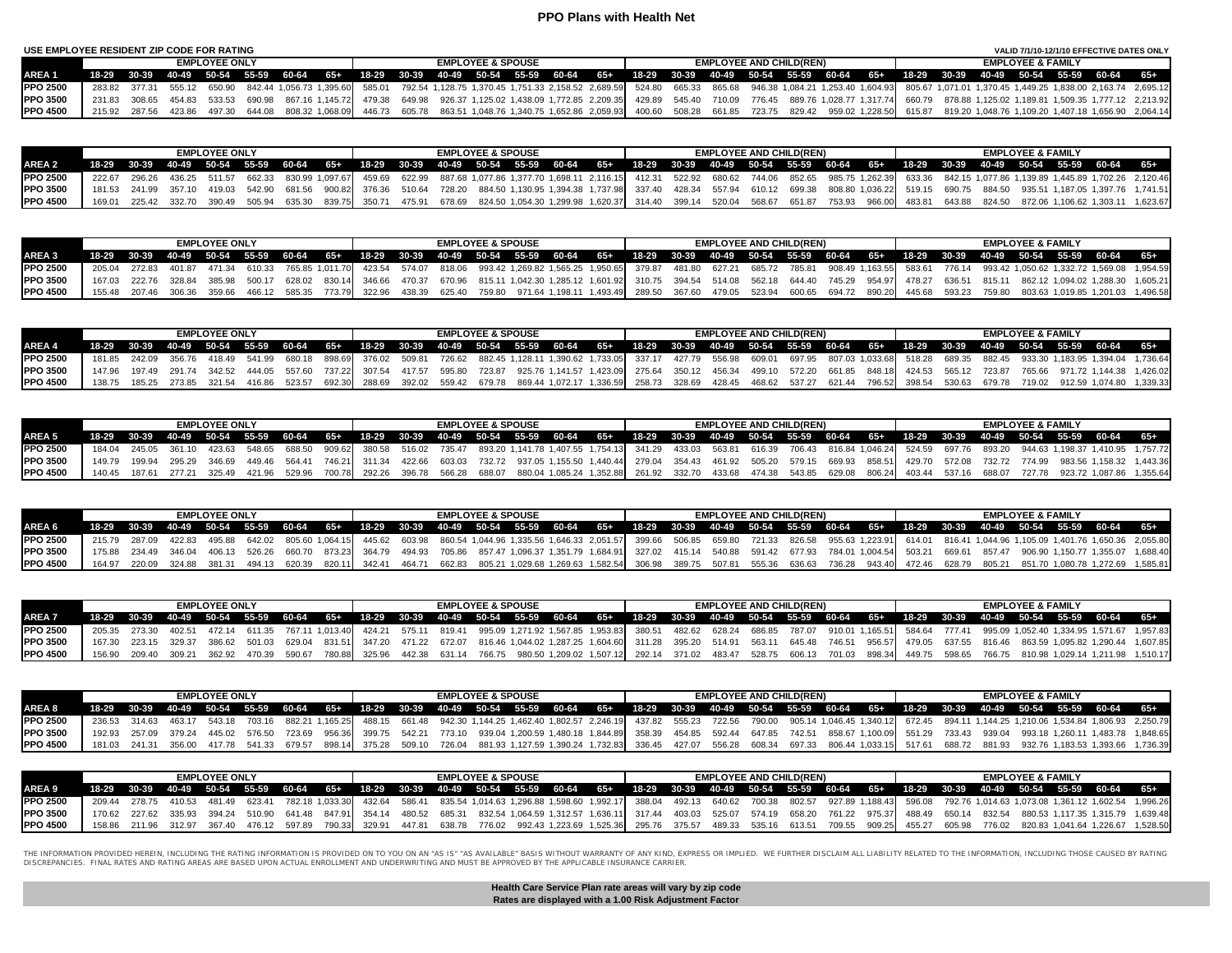# **PPO Plans with Health Net (***continued* **)**

| USE EMPLOYEE RESIDENT ZIP CODE FOR RATING |         |               |        |                      |        |               |        |        |               |               |                              |                                                                                                                   |  |        |        |                                |        |        |               |        |                              | VALID 7/1/10-12/1/10 EFFECTIVE DATES ONLY |                                                        |
|-------------------------------------------|---------|---------------|--------|----------------------|--------|---------------|--------|--------|---------------|---------------|------------------------------|-------------------------------------------------------------------------------------------------------------------|--|--------|--------|--------------------------------|--------|--------|---------------|--------|------------------------------|-------------------------------------------|--------------------------------------------------------|
|                                           |         |               |        | <b>EMPLOYEE ONLY</b> |        |               |        |        |               |               | <b>EMPLOYEE &amp; SPOUSE</b> |                                                                                                                   |  |        |        | <b>EMPLOYEE AND CHILD(REN)</b> |        |        |               |        | <b>EMPLOYEE &amp; FAMILY</b> |                                           |                                                        |
| AREA 10                                   | $18-29$ |               |        |                      |        |               |        |        |               |               |                              | 30-39 40-49 50-54 55-59 60-64 65+ 18-29 30-39 40-49 50-54 55-59 60-64 65+ 18-29 30-39 40-49 50-54 55-59 60-64 65+ |  |        |        |                                |        |        |               |        |                              | 18-29 30-39 40-49 50-54 55-59 60-64 65+   |                                                        |
| <b>PPO 2500</b>                           |         | 187.73 249.96 |        | 432.11               | 559.62 | 702.26        | 927.82 | 388.21 |               |               |                              | 526.36 750.18 911.07 1.164.62 1.435.70 1.789.21 348.13 441.70 575.09                                              |  |        | 628.72 | 720.53 833.16 1.067.15         |        |        |               |        |                              |                                           | 535.08 711.74 911.07 963.55 1.222.33 1.439.16 1.792.88 |
| <b>PPO 3500</b>                           | 152.78  | 203.94        | 301 21 | 353.62               |        | 458.46 575.70 | 761.14 | 317.57 |               | 431.10 615.09 |                              | 747.38 955.81 1.178.59 1.469.22 284.62 361.51 471.18 515.28                                                       |  |        |        | 590.76                         | 683.33 | 875.68 | 438.31        | 583.54 |                              | 747.38 790.50 1.003.24 1.181.47 1.472.24  |                                                        |
| <b>IPPO 4500</b>                          |         | 143.25 191.35 |        | 331.99               | 430.41 | 540.57        | 714.79 | 298.11 | 404.72 577.61 |               | 701.83                       | 897.62 1.106.96 1.379.93 267.15 339.37                                                                            |  | 442.37 | 483.86 | 554.72                         | 641.63 |        | 822.37 411.53 | 547.89 |                              | 701.83 742.33 942.20 1.109.62 1.382.76    |                                                        |

|                 |                                                                                                                                                                 | <b>EMPLOYEE ONLY</b> |  |  | <b>EMPLOYEE &amp; SPOUSE</b> |  |  |  | <b>EMPLOYEE AND CHILD(REN)</b> |  |  |  | <b>FMPI OYFF &amp; FAMILY</b> |  |                                                                                                                                                                                                                           |
|-----------------|-----------------------------------------------------------------------------------------------------------------------------------------------------------------|----------------------|--|--|------------------------------|--|--|--|--------------------------------|--|--|--|-------------------------------|--|---------------------------------------------------------------------------------------------------------------------------------------------------------------------------------------------------------------------------|
| AREA 11         | 18-29 30-39 40-49 50-54 55-59 60-64 65+ 18-29 30-39 40-49 50-54 55-59 60-64 65+ 18-29 30-39 40-49 50-54 55-59 60-64 65+ 18-29 30-39 40-49 50-54 55-59 60-64 65+ |                      |  |  |                              |  |  |  |                                |  |  |  |                               |  |                                                                                                                                                                                                                           |
| <b>PPO 2500</b> |                                                                                                                                                                 |                      |  |  |                              |  |  |  |                                |  |  |  |                               |  | 219.02 291.61 429.72 504.14 652.88 819.31 1.082.44 452.90 614.08 875.21 1.062.91 1.358.73 1.674.99 2.087.42 406.15 515.33 670.92 733.50 840.63 972.02 1.245.02 624.26 830.37 1.062.91 1.124.12 1.426.07 1.679.02 2.091.69 |
| <b>PPO 3500</b> |                                                                                                                                                                 |                      |  |  |                              |  |  |  |                                |  |  |  |                               |  | 178.25 237.94 351.42 412.57 534.85 671.63 887.99 370.50 502.98 717.61 871.93 1,115.10 1,375.04 1,714.12 332.06 421.76 549.70 601.17 689.20 797.22 1,021.62 511.36 680.79 871.93 922.25 1,170.43 1,378.40 1,717.61         |
| <b>PPO 4500</b> |                                                                                                                                                                 |                      |  |  |                              |  |  |  |                                |  |  |  |                               |  | 167.12 223.24 329.86 387.34 502.15 630.67 833.94 347.81 472.18 673.88 818.82 1,047.23 1,291.46 1,609.91 311.68 395.93 516.11 564.50 647.17 748.60 959.42 480.12 639.20 818.82 866.05 1,099.23 1,294.53 1,613.22           |

|                 |  | <b>EMPLOYEE ONLY</b> |  |  | <b>EMPLOYEE &amp; SPOUSE</b> |  |  |  | <b>EMPLOYEE AND CHILD(REN)</b> |  |  |  | <b>EMPLOYEE &amp; FAMILY</b> |  |                                                                                                                                                                                                                             |
|-----------------|--|----------------------|--|--|------------------------------|--|--|--|--------------------------------|--|--|--|------------------------------|--|-----------------------------------------------------------------------------------------------------------------------------------------------------------------------------------------------------------------------------|
| <b>AREA 12.</b> |  |                      |  |  |                              |  |  |  |                                |  |  |  |                              |  | 18-29 30-39 40-49 50-54 55-59 60-64 65+ 18-29 30-39 40-49 50-54 55-59 60-64 65+ 18-29 30-39 40-49 50-54 55-59 60-64 65+ 18-29 30-39 40-49 50-54 55-59 60-64 65+                                                             |
| <b>PPO 2500</b> |  |                      |  |  |                              |  |  |  |                                |  |  |  |                              |  | 234.65 312.44 460.41 540.13 699.51 877.82 1,159.76 485.27 657.94 937.72 1,138.83 1,455.78 1,794.64 2,236.53 435.15 552.13 718.85 785.89 900.69 1,041.44 1,333.94 668.86 889.64 1,138.83 1,204.43 1,527.92 1,798.93 2,241.11 |
| <b>PPO 3500</b> |  |                      |  |  |                              |  |  |  |                                |  |  |  |                              |  | 190.97 254.92 376.52 442.05 573.07 719.62 951.42 396.97 538.90 768.88 934.21 1.194.73 1.473.25 1.836.53 355.76 451.92 588.97 644.12 738.43 854.14 1.094.59 547.88 729.42 934.21 988.13 1.254.04 1.476.86 1.840.30           |
| <b>PPO 4500</b> |  |                      |  |  |                              |  |  |  |                                |  |  |  |                              |  | 178.08 239.18 353.44 414.99 538.00 675.69 893.51 372.62 505.91 721.99 877.30 1,122.04 1,383.69 1,724.90 333.94 424.21 552.96 604.83 693.42 802.05 1,027.96 514.41 684.86 877.30 927.91 1,177.73 1,387.01 1,728.45           |

|                  |                             | <b>EMPLOYEE ONLY</b> |  |  | <b>EMPLOYEE &amp; SPOUSE</b> |  |                                                                                                                                                                                                                               |  | <b>EMPLOYEE AND CHILD(REN)</b> |  |  |  | <b>EMPLOYEE &amp; FAMILY</b> |  |  |
|------------------|-----------------------------|----------------------|--|--|------------------------------|--|-------------------------------------------------------------------------------------------------------------------------------------------------------------------------------------------------------------------------------|--|--------------------------------|--|--|--|------------------------------|--|--|
| AREA 13          |                             |                      |  |  |                              |  | 18-29 30-39 40-49 50-54 55-59 60-64 65+ 18-29 30-39 40-49 50-54 55-59 60-64 65+ 18-29 30-39 40-49 50-54 55-59 60-64 65+ 18-29 30-39 40-49 50-54 55-59 60-64 65+                                                               |  |                                |  |  |  |                              |  |  |
| <b>PPO 2500</b>  |                             |                      |  |  |                              |  | 250.32 333.28 491.11 576.17 746.15 936.34 1.237.08 517.61 701.80 1,000.22 1.214.75 1,552.83 1,914.27 2,385.63 464.15 588.93 766.79 838.32 960.73 1,110.89 1,422.86 713.44 948.98 1,214.75 1,284.72 1,629.78 1,918.86 2,390.51 |  |                                |  |  |  |                              |  |  |
| <b>PPO 3500</b>  | 203.70 271.93 401.61 471.51 |                      |  |  |                              |  | 611.28 767.60 1.014.83 423.41 574.83 820.14 996.51 1.274.38 1.571.48 1.958.97 379.48 482.04 628.24 687.05 787.64 911.10 1.167.57 584.40 778.05 996.51 1.054.00 1.337.64 1.575.31 1.962.98                                     |  |                                |  |  |  |                              |  |  |
| <b>IPPO 4500</b> | 191.01 255.12 376.98        | 442.63               |  |  |                              |  | 573.89 720.75 953.04 397.48 539.63 770.14 935.80 1,196.83 1,475.93 1,839.89 356.20 452.50 589.82 645.15 739.66 855.53 1,096.51 548.72 730.53 935.80 989.76 1,256.28 1,479.47 1,843.67                                         |  |                                |  |  |  |                              |  |  |

|                 |                             |        | <b>EMPLOYEE ONLY</b> |  |  |  | <b>EMPLOYEE &amp; SPOUSE</b> |                                                                                                                                                                 |  |  | <b>EMPLOYEE AND CHILD(REN)</b> |  |  | <b>EMPLOYEE &amp; FAMILY</b> |  |                                                                                                                                                                                                                                 |
|-----------------|-----------------------------|--------|----------------------|--|--|--|------------------------------|-----------------------------------------------------------------------------------------------------------------------------------------------------------------|--|--|--------------------------------|--|--|------------------------------|--|---------------------------------------------------------------------------------------------------------------------------------------------------------------------------------------------------------------------------------|
| AREA 14         |                             |        |                      |  |  |  |                              | 18-29 30-39 40-49 50-54 55-59 60-64 65+ 18-29 30-39 40-49 50-54 55-59 60-64 65+ 18-29 30-39 40-49 50-54 55-59 60-64 65+ 18-29 30-39 40-49 50-54 55-59 60-64 65+ |  |  |                                |  |  |                              |  |                                                                                                                                                                                                                                 |
| <b>PPO 2500</b> |                             |        |                      |  |  |  |                              |                                                                                                                                                                 |  |  |                                |  |  |                              |  | 265.95 261.97 161.11 1290.66 1.365.01 1.731.63 2.038.82 1.314.39 1.314.39 549.95 745.67 1.062.73 1.290.66 1.649.87 2.033.92 2.534.72 493.16 625.75 814.71 890.70 1.020.76 1.180.31 1.511.81 758.06 1.008.30 1.290.66 1.365.01 1 |
| <b>PPO 3500</b> | 216.44 288.93 426.70 500.99 |        |                      |  |  |  |                              |                                                                                                                                                                 |  |  |                                |  |  |                              |  | 649.49 815.57 1,078.26 449.88 610.75 871.40 1,058.78 1,354.04 1,669.69 2,081.40 403.22 512.15 667.50 730.01 836.89 968.05 1,240.56 620.93 826.67 1,058.78 1,119.87 1,421.24 1,673.78 2,085.67                                   |
| <b>PPO 4500</b> | 202.96 271.08               | 400.54 | 470.30               |  |  |  |                              |                                                                                                                                                                 |  |  |                                |  |  |                              |  | 609.75 765.81 1,012.62 422.33 573.36 818.26 994.26 1,271.63 1,568.19 1,954.90 378.46 480.78 626.69 685.48 785.86 909.02 1,165.02 583.02 776.17 994.26 1,051.62 1,334.78 1,571.95 1,958.92                                       |

|                  |  | <b>EMPLOYEE ONLY</b> |  |  | <b>EMPLOYEE &amp; SPOUSE</b> |  |                                                                                                                                                                                                                                 |  | <b>EMPLOYEE AND CHILD(REN)</b> |  | <b>FMPI OYFF &amp; FAMILY</b> |  |  |  |  |  |  |
|------------------|--|----------------------|--|--|------------------------------|--|---------------------------------------------------------------------------------------------------------------------------------------------------------------------------------------------------------------------------------|--|--------------------------------|--|-------------------------------|--|--|--|--|--|--|
| AREA 15          |  |                      |  |  |                              |  | 18-29 30-39 40-49 50-54 55-59 60-64 65+ 18-29 30-39 40-49 50-54 55-59 60-64 65+ 18-29 30-39 40-49 50-54 55-59 60-64 65+ 18-29 30-39 40-49 50-54 55-59 60-64 65+ 18-29 30-39 40-49 50-54 55-59 60-64 65+ 18-29 30-39 50-54 55-59 |  |                                |  |                               |  |  |  |  |  |  |
| <b>IPPO 2500</b> |  |                      |  |  |                              |  | 28.03.16 17.49 28.66 1.445.29 2.689.42 1.053.37 1.391.72 582.32 789.53 1.125.27 1.366.58 1.746.92 2.153.56 2.683.83 522.19 662.65 862.63 943.10 1.080.82 1.249.75 1.600.73 802.64 1.067.60 1.366.58 1.445.29 1.833.50 2.158.72  |  |                                |  |                               |  |  |  |  |  |  |
| <b>PPO 3500</b>  |  |                      |  |  |                              |  | 229.18 305.91 451.82 530.45 687.67 863.55 1,141.70 476.34 646.67 922.65 1,121.04 1,433.68 1,767.91 2,203.83 426.92 542.28 706.76 772.95 886.11 1,024.99 1,313.51 657.47 875.31 1,121.04 1,185.74 1,504.85 1,772.22 2,208.36     |  |                                |  |                               |  |  |  |  |  |  |
| <b>IPPO 4500</b> |  |                      |  |  |                              |  | 214.90 287.03 424.12 497.98 645.61 810.84 1,072.19 447.18 607.08 866.40 1,052.73 1,346.45 1,660.41 2,069.88 400.73 509.05 663.55 725.79 832.11 962.47 1,233.55 617.30 821.83 1,052.73 1,113.48 1,413.30 1,664.40 2,074.14       |  |                                |  |                               |  |  |  |  |  |  |

|                 |  |  |  | <b>EMPLOYEE ONLY</b> |  |  |  |  |  |  | <b>EMPLOYEE &amp; SPOUSE</b> |  |  |                                                                                                                                                                                                                                 |  | <b>EMPLOYEE AND CHILD(REN)</b> |  | <b>EMPLOYEE &amp; FAMILY</b> |  |  |  |  |  |  |
|-----------------|--|--|--|----------------------|--|--|--|--|--|--|------------------------------|--|--|---------------------------------------------------------------------------------------------------------------------------------------------------------------------------------------------------------------------------------|--|--------------------------------|--|------------------------------|--|--|--|--|--|--|
| AREA 16         |  |  |  |                      |  |  |  |  |  |  |                              |  |  | 18-29 30-39 40-49 50-54 55-59 60-64 65+ 18-29 30-39 40-49 50-54 55-59 60-64 65+ 18-29 30-39 40-49 50-54 55-59 60-64 65+ 18-29 30-39 40-49 50-54 55-59 60-64 65+ 18-29 30-39 40-49 50-54 55-59 60-64 65+                         |  |                                |  |                              |  |  |  |  |  |  |
| <b>PPO 2500</b> |  |  |  |                      |  |  |  |  |  |  |                              |  |  | 297.23 395.78 583.20 684.20 886.06 1,111.89 1,469.04 614.64 833.40 1,187.78 1,442.53 1,843.98 2,273.21 2,832.92 551.18 699.36 910.56 995.48 1,140.88 1,319.20 1,689.67 847.23 1,126.91 1,442.53 1,525.59 1,935.37 2,278.66 2,83 |  |                                |  |                              |  |  |  |  |  |  |
| <b>PPO 3500</b> |  |  |  |                      |  |  |  |  |  |  |                              |  |  | 241.92 322.92 476.91 559.93 725.88 911.51 1,205.11 502.80 682.60 973.92 1,183.34 1,513.34 1,866.14 2,326.28 450.64 572.41 746.02 815.87 935.35 1,081.94 1,386.50 693.96 923.92 1,183.34 1,251.64 1,588.46 1,870.66 2,331.03     |  |                                |  |                              |  |  |  |  |  |  |
| <b>PPO 4500</b> |  |  |  |                      |  |  |  |  |  |  |                              |  |  | 226.82 302.98 447.67 525.64 681.49 855.89 1,131.76 472.00 640.82 914.53 1,111.23 1,421.24 1,752.67 2,184.89 422.99 537.34 700.43 766.11 878.32 1,015.94 1,302.08 651.60 867.49 1,111.23 1,175.36 1,491.80 1,756.89 2,189.36     |  |                                |  |                              |  |  |  |  |  |  |

|                  | <b>EMPLOYEE ONLY</b> |               |                                         |        |        |  |  |                               | <b>EMPLOYEE &amp; SPOUSE</b> |  |  |  |  |                                                                                                                                                                                                           |  |  | <b>EMPLOYEE AND CHILD(REN)</b> |  | <b>EMPLOYEE &amp; FAMILY</b> |  |  |  |  |  |  |  |
|------------------|----------------------|---------------|-----------------------------------------|--------|--------|--|--|-------------------------------|------------------------------|--|--|--|--|-----------------------------------------------------------------------------------------------------------------------------------------------------------------------------------------------------------|--|--|--------------------------------|--|------------------------------|--|--|--|--|--|--|--|
| AREA 17          |                      |               | 18-29 30-39 40-49 50-54 55-59 60-64 65+ |        |        |  |  |                               |                              |  |  |  |  | 18-29 30-39 40-49 50-54 55-59 60-64 65+ 18-29 30-39 40-49 50-54 55-59 60-64 65+ 18-29 30-39 40-49 50-54 55-59 60-64 65+                                                                                   |  |  |                                |  |                              |  |  |  |  |  |  |  |
| <b>IPPO 2500</b> |                      |               | 312.90 416.60 613.88 720.20             |        |        |  |  |                               |                              |  |  |  |  | 932.70 1,170.43 1,546.36 646.99 877.24 1,250.28 1,518.45 1,941.02 2,392.84 2,982.04 580.20 736.18 958.46 1,047.88 1,200.91 1,388.60 1,778.60 891.81 1,186.24 1,518.45 1,605.88 2,037.21 2,398.60 2,988.13 |  |  |                                |  |                              |  |  |  |  |  |  |  |
| <b>IPPO 3500</b> |                      | 254.65 339.91 | 502.01                                  | 589.40 | 764.09 |  |  |                               |                              |  |  |  |  | 959.48 1.268.56 529.28 718.53 1.025.17 1.245.62 1.592.98 1.964.36 2.448.70 474.36 602.54 785.29 858.82 984.57 1.138.89 1.459.48 730.51 972.56 1.245.62 1.317.50 1.672.07 1.969.12 2.453.72                |  |  |                                |  |                              |  |  |  |  |  |  |  |
| <b>IPPO 4500</b> |                      |               | 238.76 318.92 471.23 553.30             |        |        |  |  | 717.35 900.93 1.191.33 496.84 |                              |  |  |  |  | 674.53 962.66 1,169.73 1,496.05 1,844.92 2,299.87 445.25 565.61 737.27 806.44 924.54 1,069.42 1,370.63 685.89 913.16 1,169.73 1,237.22 1,570.34 1,849.34 2,304.58                                         |  |  |                                |  |                              |  |  |  |  |  |  |  |

THE INFORMATION PROVIDED HEREIN, INCLUDING THE RATION INFORMATION IS PROVIDED ON TO YOU ON AN "AS IS" "AS IVALIABLY OF ANY INFORMATION PAINT OF THE INFORMATION, INCLUDING THOSE CAUSED BY RATING<br>DISCREPANCIES. FINAL RATES A

**Rates are displayed with a 1.00 Risk Adjustment Factor Health Care Service Plan rate areas will vary by zip code**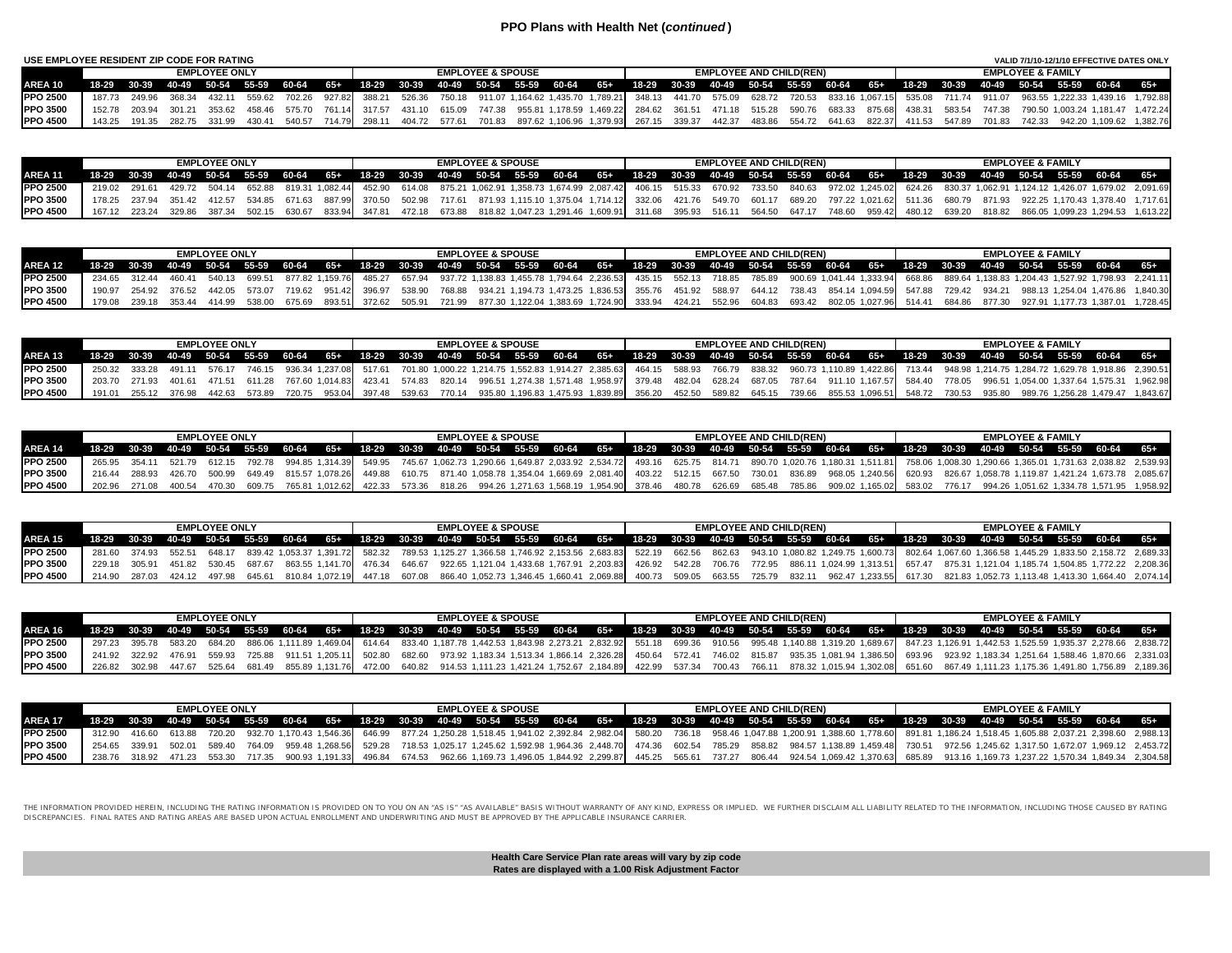# **Out-Of-State Rating Region Key (PPO only)\***

**Area 1:** 01001-01270, 03301-03307, 03561-03785, 04001-04124, 05044, 08302-08370, 12501-12792, 15501-15565, 15701-15784, 15901-15963, 17801-18256, 18401-18774, 21901-21930, 24201-24382, 25501- 25779, 27501-27823, 27825-27884, 27886-27897, 29001-29292, 30601-30757, 32301-32466, 32901-32978, 34420-34498, 36501-36695, 37010-37499, 37701-37999, 39038-39298, 40601-40999, 41201-41862, 42001-42288, 42501-42788, 44201-44399, 46301-46411, 48401-48559, 50601-50627, 50629-50799, 53401-53794, 54610-54613, 54615-54620, 56622, 54626-54627, 54634-54635, 54637-54641, 54643, 54646- 54649, 54651-54652, 54654-54657, 54659-54660, 54662-54667, 54670, 54801-54896, 55602, 55609, 55616-55724, 55729, 55730, 55732-55735, 55738-55769, 55775-55786, 55789-55795, 55797, 55801-55816, 56101-56216, 56219, 56221-56222, 56224-56228, 56230, 56233-56244, 56246-56248, 56251-56253, 56256-56260, 56264, 56266-56293, 56296-56297, 56401-56515, 56517-56534, 56536-56541, 56543-56544, 56546-56554, 56557-56591, 56593-56594, 58201-58208, 58212-58223, 58225-58228, 58230, 58233-58238, 58240-58244, 58251-58254, 58256-58258, 58260-58267, 58270-58272, 58274-58278, 58282, 58411, 58413, 58416, 58420, 58424-58426, 58433, 58436, 58439-58443, 58445, 58452-58456, 58460, 58464, 58467, 58474, 58476-58477, 58483-58484, 58489, 58492, 59495, 58501-58507, 58521, 58524-58540, 58542- 58563, 58565-58566, 58570-58579, 58581-58602, 56822, 58625, 58630, 58636, 58638, 58641-58642, 58644, 58646, 58647, 58652, 58655-58656, 66801-66873, 67001-67020, 67022-67026, 67030-67053, 67055- 67058, 67060-67065, 67067-67103, 67105-67108, 67110-67123, 67127-67133, 67135-67142, 67144-67154.67156-67278, 70601-70669, 71301-71497, 73001-73199, 73401-73491, 73601-73673, 73801-73933, 73938-73945, 73947-73951, 74301-74370, 74501-74578, 74701-74884, 77801-77882, 79821-79832, 79835-79843, 79849, 79853, 79901-80104, 80106-80299, 80401-80433, 80435-80479, 80481-80498, 85601- 85632, 85635-85638, 85640-85777, 88510-88905, 89002, 89004-89006, 89009-89012, 89014-89016, 89018-89019, 89026, 89028-89041, 89044, 89048, 89052-89053, 89061-89199

# **Area 4:** 14701-14788, 17501-17608, 17699, 97301-97339, 97343-97348, 97351-97386, 97389-97396

**Area 5:** 12801-12811, 12814-12841, 12843-12846, 12848-12850, 12854-12855, 12858-12859, 12861-12863, 12865-12878, 12883-12921, 12923-12926, 12928-12944, 12946-12972, 12974-12985, 12987-13290, 13601-13665, 13667-13688, 13691-13694, 13696-14592, 14601-14694, 16601-16699, 16801-16882, 17301-17415, 17701-17779, 19501-19640, 44601-45099, 45701-45899, 46501-46595, 46701-46899, 47401- 47598, 49301-49696, 49706-49709, 49711-49713, 49716-49718, 49720, 49722-49723, 49727, 49729-49735, 49737-49744, 49746-49747, 49749-49751, 49753-49756, 49764, 49766, 49769-49770, 49776-49777, 49779, 49782, 49791, 49795-49799, 49805, 49808-49816, 49819, 49821-49826, 49831-49834, 49841-49843, 49844-49843, 4984-49849, 49855-49861, 49863, 49865-49866, 49869, 49871, 49877, 49879-49881, 49885, 49887, 49879-49881, 4988 49891, 49893, 49901, 49905-49911, 49913, 49916-49917, 49919, 49921-49925, 49929-49934, 49938-49948, 49952, 49955-49963, 49965-49968, 49970-49971, 54201-54209, 54211-54245, 54247-54344, 72701- 72776, 82001-82010, 82052-82054, 82059-82061, 82084, 84501, 84513, 84515, 84518-84521, 85426, 84528-84529, 84530, 84532, 84537-84634, 84636-84649, 84651-84711, 84713, 84719-84721, 84723-84724, 84739-84731, 84735, 84739-84744, 84750-84755, 84758-84763, 84766-84767, 84772, 84779, 84784, 87500-87511, 87516-87517, 87521-87523, 87527, 87530-87548, 87552-87554, 87557, 87560-87562, 87565- 87574, 87576, 87578-87579, 87581-87594, 97501-97535, 97537-97603, 97624-97625, 97627, 97632-97634, 97639, 97801-97821, 97824-97827, 97831-97833, 97835-97839, 97841, 97843-97845, 97850-97856, 97859-97870, 97873, 97875-97883, 97886, 97901, 97903, 97905-97907, 97909, 97913-97914, 97918, 98901-98923, 98926, 98930-98953

**Area 8:** 05001-05043, 05045-05363, 05601-05907, 12007-12107, 12110-12138, 12140-12162, 12165-12498, 13301-13357, 13361-13435, 13437-13599, 14801-14975, 15801-15870, 16101-16388, 16701-16751, 16901-16920, 16922-16950, 18801-18854, 21501-21562, 21801-21890, 23301-23709, 24000-24185, 24401-24515, 24520-24521, 24523-24527, 24529-24553, 24555-24562, 24565-24566, 24570-24574, 24578- 24592, 24594-24599, 26101-26187, 26704-26769, 36801-36879, 42402-42464, 43001-43360, 43802-43845, 46601-46699, 46901-47060, 47302-47396, 47601-47750, 47901-47997, 48801-49289, 54401-54417, 54420-54464, 54466-54499, 57001-57198, 57701-57709, 57717-57719, 57722, 57725-57736, 57738-57747, 57750-57751, 57754, 57759-57763, 57766-57769, 57773, 57775, 57778-57779, 57782-57785, 57788- 57791, 57793, 57799, 61201-61491, 61701-61799, 61910-61957, 62301-62573, 62801-62912, 62914-62999, 63401-63967, 64501-64689, 65898, 65101-65111, 65401-65890, 65899, 66401-66699, 68601-6869, 68601-68699, 68601-6869, 6789, 67 68638-68669, 68801-68812, 68816-68818, 68820, 68824-68827, 68831-68832, 68834-68836, 68838-68850, 68853-68854, 68856, 68860-68861, 68864-68873, 68875-68878, 68882-68902, 68924-68925, 68928- 68935, 68937-68945, 68947, 68949-68951, 68954-68964, 68969-68970, 68972-68976, 68978-68982, 69021, 69023, 69025, 69028-69030, 69037-69039, 69041-69043, 69120, 69122-69123, 69127, 69129-69130, 69138, 69147, 69149, 69151, 69154, 69160, 69162, 69168, 69171, 69190, 69301, 69331, 69334, 69336, 69341, 39345, 69348, 69349, 69352, 69353, 39355-39358, 69361-69363, 70704-70837, 70874-70898, 73301-73344, 74001-74194, 74401-74438, 74440-74477, 74601-74653, 74901-74966, 76301-76360, 76364-76369, 76372-76373, 76377-76379, 76384-76389, 76801-76824, 76827-76855, 76857-76935, 76937- 76949, 76953-76958, 78602-78789, 78799, 78931-78963, 81501-81527, 81611-81612, 81620-81621, 81624-81626, 81630-81632, 81637-81639, 81642-81646, 81649, 81653-81658, 82649, 83201-83223, 83228, 83230-83234, 83236-83252, 83254-83277, 83280-83312, 83316-83318, 83321, 83323-83326, 83328-83332, 83334-83336, 83338, 83341, 83343-83347, 83350-83352, 83355-83406, 83415-83422, 83424-83428, 83431, 83434, 83436-83445, 83447-83460, 83501, 83523-83524, 83535, 83537, 83540-83541, 83545, 83548, 83551, 83555, 83602, 83605-83610, 83616-83619, 83626, 83628-83632, 83634, 83636, 83639-83642, 83644-83646, 83651-83653, 83655-83670, 83672-83676, 83680-83804, 83806-83816, 83822-83825, 83830-83839, 83841-83847, 83849-83851, 83854-83858, 83861, 83866-83877, 84003-84006, 84008-84020, 84022, 84024-84026 84028-84030, 84032-84033, 84035-84045, 84047-84050, 84052-84071, 84074-84082, 84084-84312, 84314-84328, 84330-84415, 87001-87004, 87008, 87010-87013, 87015-87018, 87022- 87026, 87028, 87031-87032, 87035, 87041-87044, 87047-87048, 87052-87062, 87064, 87068, 87072-87158, 87174-87201, 87901, 87931-87942, 88001-88008, 88011-88012, 88021, 88024, 88027, 88030-88034, 88042-88044, 88046-88048, 88052, 88054, 88058, 88063, 88072, 88081, 89301, 89314-89315, 89317-89319, 89801-89815, 89822, 89824, 89828, 97002-97032, 97034-97036, 97038-97056, 97058-97299, 97401- 97406, 97408-97410, 97412, 97415-97419, 97424, 97426-97442, 97444-97446, 97448-97449, 97451-97457, 97461-97465, 97467-97499, 97701-97702, 97708-97709, 97730, 97734, 97741, 97753-97756, 97759- 97761, 98303-98304, 98310-98325, 98327-98330, 98332-98349, 98351-98356, 98358-98360, 98362-98376, 98378, 98380, 98382-98499, 98601-98851, 98853-98862, 99001-99117, 99119, 99122-99135, 99137, 99139-99144, 99147-99149, 99151, 99154-99165, 99167-99348, 99350-99357, 99360-99371, 99402-99403

# **\*Includes only valid USPS zip codes (***continued on next page* **)**

# **Out--Of-State Zip Codes that are not eligible for a PPO plan will be offered the Flex Net plan.**

THE INFORMATION PROVIDED HEREIN, INCLUDING THE RATING INFORMATION IS PROVIDED ON TO YOU ON AN "AS IS" "AS AVAILABLE" BASIS WITHOUT WARRANTY OF ANY KIND, EXPRESS OR IMPLIED. WE FURTHER DISCLAIM ALL LIABILITY RELATED TO THE INFORMATION, INCLUDING THOSE CAUSED BY RATING DISCREPANCIES. FINAL RATES AND RATING AREAS ARE BASED UPON ACTUAL ENROLLMENT AND UNDERWRITING AND MUST BE APPROVED BY THE APPLICABLE **INSURANCE CARRIER**